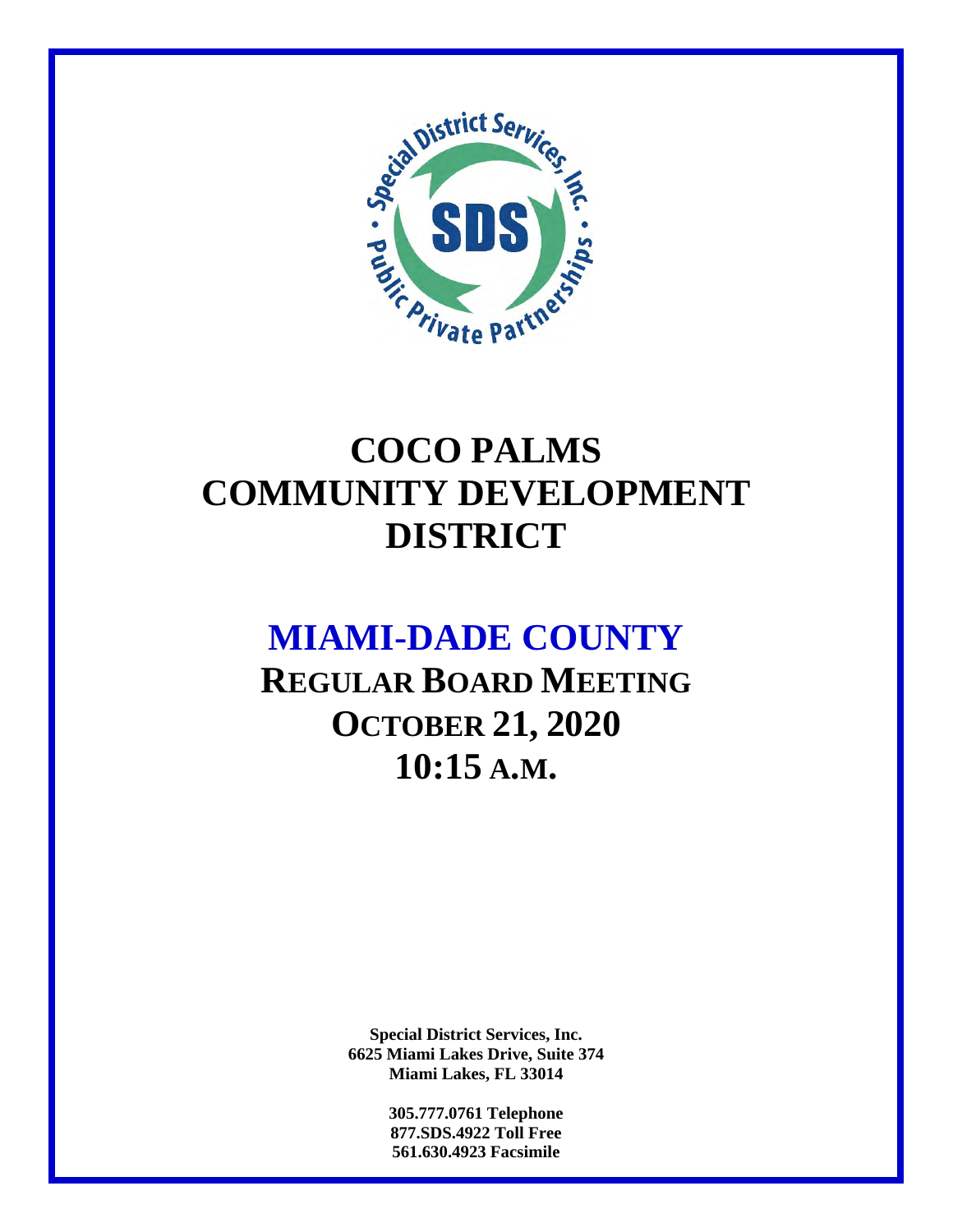#### **AGENDA COCO PALMS COMMUNITY DEVELOPMENT DISTRICT REGULAR BOARD MEETING**

October 21, 2020 10:15 a.m.

### **Join by VIDEO ACCESS at: https://us02web.zoom.us/j/3341025011 Meeting ID: 334 102 5011 Dial In Phone Number: 1 929 436 2866**

| A. Call to Order                                        |
|---------------------------------------------------------|
|                                                         |
| C. Establish Quorum                                     |
| D. Additions or Deletions to Agenda                     |
| E. Comments from the Public for Items Not on the Agenda |
| F. Approval of Minutes                                  |
|                                                         |
| G. Old Business                                         |
| 1. Staff Report: As Required                            |
| H. New Business                                         |
|                                                         |
| I. Administrative & Operational Matters                 |
| J. Board Member & Staff Closing Comments                |
| K. Adjourn                                              |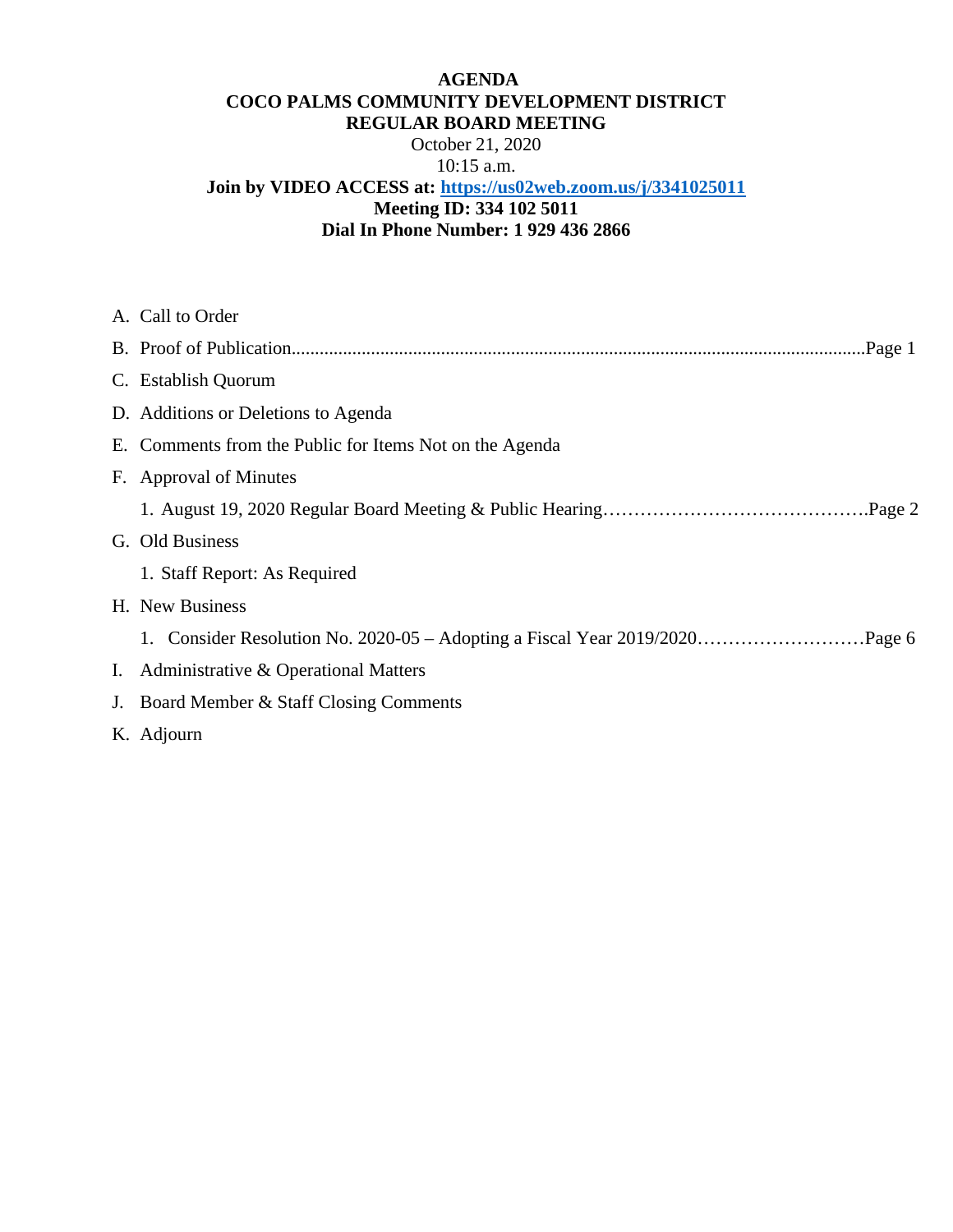NOTICE OF REGULAR BOARD MEETING OF THE COCO PALMS COMMUNITY DEVELOPMENT DISTRICT

NOTICE IS HEREBY GIVEN that the Coco Palms Community Development District (the "District") will hold a Regular Board Meeting (the "Meeting") of its Board of Supervisors (the "Board") on October 21, 2020, at 10:15 a.m. to be conducted by telephonic and/or video conferencing communications media technology pursuant to Executive Orders 20-52, 20-69, and 20-112, 20-114, 20-150, 20-179, 20-193, and 20-246 issued by Governor DeSantis on March 9, 2020, March 20, 2020, April 29, 2020, May 8, 2020, June 24, 2020, July 29, 2020, August 7, 2020, and September 30, 2020, respectively, and pursuant to Section 120.54(5)(b)2., Florida Statutes. The Meeting is being held for the necessary public purpose of considering District business that may properly come before the Board. At such time the Board is so authorized and may consider any business that may lawfully and properly come before it.

While it is necessary to hold the Meeting utilizing communications media technology due to the current COVID-19 public health emergency, the District fully encourages public participation in a safe and efficient manner. Participants may attend the Meeting by accessing the District's website, www.cocopalmscdd.org and clicking on the meeting link you will find on the homepage, or utilizing the following login information:

Join by URL for VIDEO ACCESS at: https://us02web.zoom.us/j/3341025011 OR Call In at: 929-436-2866 Meeting ID: 334 102 5011

A copy of the budget and/or the agenda for the Meeting may be obtained at the offices of the District Manager, c/o Special District Services, Inc., at (561) 630-4922 or asilva@sdsinc.org (the "District Manager's Office") during normal business hours. The Meeting is open to the public and will be conducted in accordance with the provisions of Florida law for special districts. The Meeting may be continued to a date, time, and place to be specified on the record at the Meeting.

Any person requiring special accommodations in order to access and participate in the Meeting because of a disability or physical impairment should contact the District Manager's Office at least forty-eight (48) hours prior to the Meeting. If you are hearing or speech impaired, please contact the Florida Relay Service by dialing 7-1-1, or 1-800-955-8771 (TTY) / 1-800-955-8770 (Voice), for aid in contacting the District Manager's Office.

As indicated above, this Meeting will be conducted by media communications technology. Anyone requiring assistance in order to obtain access to the telephonic, video conferencing, or other communications media technology being utilized to conduct this Meeting should contact the District Manager's Office at least forty-eight (48) hours prior to the Meeting. Similarly, any person requiring or that otherwise may need assistance accessing or participating in this Meeting because of a disability or physical impairment is strongly encouraged to contact the District Manager's Office at least forty-eight (48) hours in advance so that arrangements may be made.

Each person who decides to appeal any decision made by the Board with respect to any matter considered at the Meeting is advised that person will need a record of proceedings and that accordingly, the person may need to ensure that a verbatim record of the proceedings is made, including the testimony and evidence upon which such appeal is to be based. District Manager COCO PALMS COMMUNITY DEVELOPMENT DISTRICT www.cocopalmscdd.org 10/14 20-12/0000492920M **Page 1**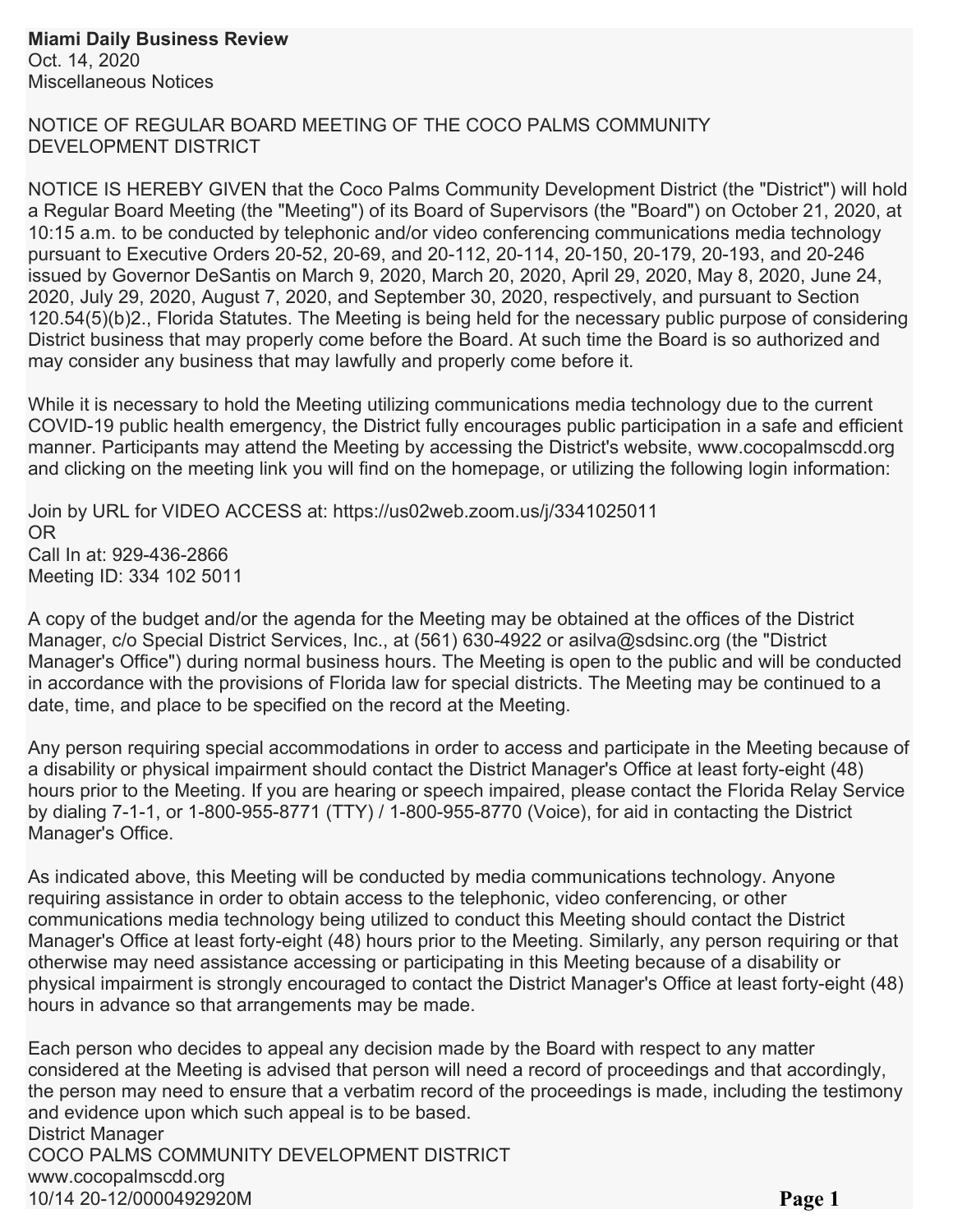*Note: The Coco Palms Community Development District (the "District") Special Board Meeting is being held via telephonic conferencing as a result of the public health emergency that exists in the State of Florida as a consequence of the COVID-19 coronavirus, in light of the guidelines established by the Centers for Disease Control for the protection of all members of the community, and with the authority granted by Executive Orders issued by Governor Ron DeSantis, including Executive Order 20-69 (Emergency Management—COVID-19—Local Government Public Meetings) authorizing the use of communications technology, such as telephonic conferencing, as provided in Section 120.54(5)(b)2, Florida Statutes.* 

#### **A. CALL TO ORDER**

District Manager Armando Silva called the August 19, 2020, Regular Board Meeting of the Coco Palms Community Development District (the "District") to order at 10:22 a.m. via video conferencing.

### **B. PROOF OF PUBLICATION**

Mr. Silva presented proof of publication that notice of the Regular Board Meeting had been published in the *Miami Daily Business Review* on July 30, 2020 and August 6, 2020, as legally required.

### **C. ESTABLISH A QUORUM**

Mr. Silva determined that the attendance of the following Board Members constituted a quorum and it was in order to proceed with the meeting: Vice Chairperson Teresa Baluja and Supervisors Carmen Orozco (formerly known as, "Carmen Herrera") and Vanessa Perez.

Staff in attendance included: District Manager and Armando Silva of Special District Services, Inc.; and District Counsel Michael Pawelczyk of Billing, Cochran, Lyles, Mauro & Ramsey, P.A.

#### **D. ADDITIONS OR DELETIONS TO THE AGENDA**

There were no additions or deletions to the agenda.

#### **E. COMMENTS FROM THE PUBLIC FOR ITEMS NOT ON THE AGENDA**

There were no comments from the public for items not on the agenda.

#### **F. APPROVAL OF MINUTES 1. May 20, 2020, Regular Board Meeting**

Mr. Silva presented the minutes of the May 20, 2020, Regular Board Meeting and asked if there were any changes and/or corrections. There being no changes and/or corrections,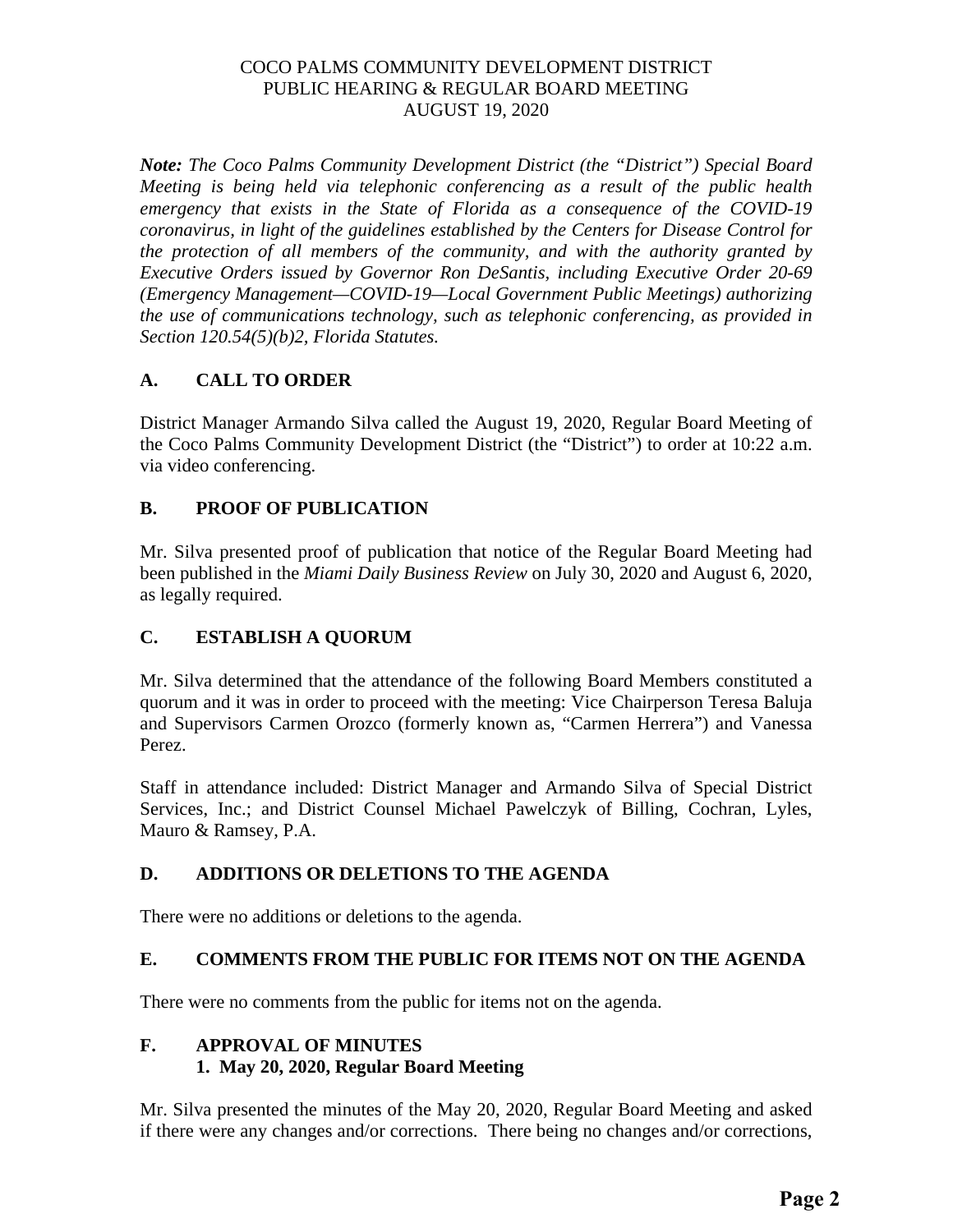a **motion** was made by Ms. Baluja, seconded by Ms. Perez and unanimously passed to approve the May 20, 2020, Regular Board Meeting Minutes, *as presented*.

*Note: At approximately 10:23 a.m., Mr. Silva recessed the Regular Board Meeting and simultaneously opened the Public Hearing.*

#### **G. PUBLIC HEARING 1. Proof of Publication**

Mr. Silva presented proof of publication that notice of the Public Hearing had been published in the *Miami Daily Business Review* on July 30, 2020 and August 6, 2020, as legally required.

#### **2. Receive Public Comment on the Fiscal Year 2020/2021 Final Budget & Assessments**

Mr. Silva opened the public comment portion of the Public Hearing to receive comments on the fiscal year 2020/2021 budget and non-ad valorem special assessments. There being no public comments, Mr. Silva closed the public comment portion of the Public Hearing.

#### **3. Consider Resolution No. 2020-02 – Adopting a Fiscal Year 2020/2021 Final Budget**

Mr. Silva presented Resolution No. 2020-02, entitled:

#### **RESOLUTION NO. 2020-02**

#### **A RESOLUTION OF THE BOARD OF SUPERVISORS OF THE COCO PALMS COMMUNITY DEVELOPMENT DISTRICT APPROVING AND ADOPTING A FISCAL YEAR 2020/2021 FINAL BUDGET INCLUDING NON-AD VALOREM SPECIAL ASSESSMENTS; AND PROVIDING AN EFFECTIVE DATE.**

Mr. Silva read the title of the resolution into the record and stated that it provides for approving and adopting the fiscal year 2020/2021 final budget and non-ad valorem special assessment tax roll. For the record, copies of the tax roll were made available at the meeting. A discussion ensued after which:

A **motion** was made by Ms. Baluja, seconded by Ms. Perez and passed unanimously approving and adopting Resolution No. 2020-02, *as presented,* thereby setting the fiscal year 2020/2021 final budget and non-ad valorem special assessment tax roll (Assessment Levy).

*Note*: *At approximately 10:25 a.m., Mr. Silva closed the Public Hearing and simultaneously reconvened the Regular Board Meeting.*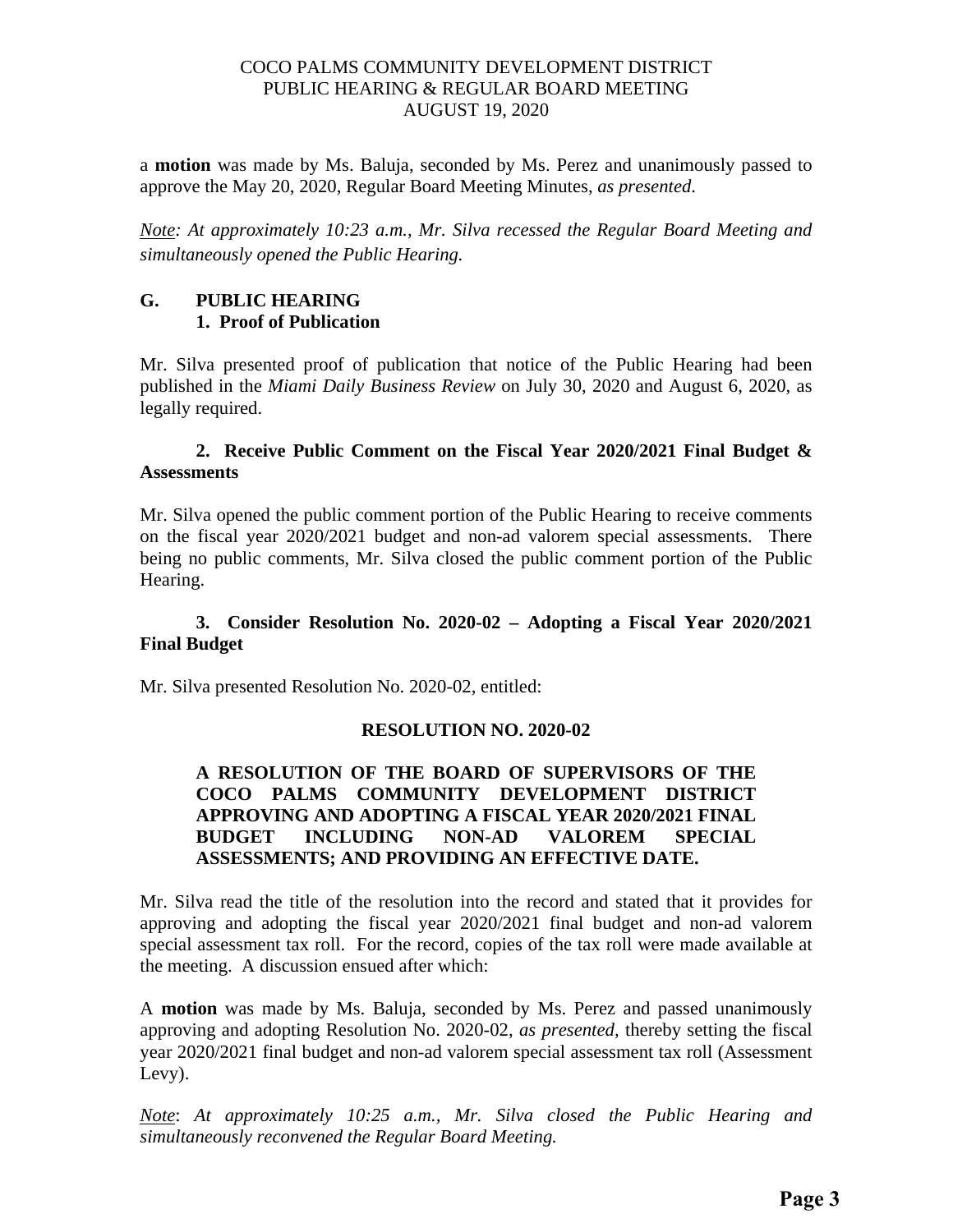#### **H. OLD BUSINESS 1. Staff Report, as Required**

There was no Staff Report at this time.

#### **I. NEW BUSINESS**

#### **1. Consider Resolution No. 2020-03 – Ordering and Calling for a Landowners' Meeting**

Mr. Silva presented Resolution No. 2020-03, entitled:

#### **RESOLUTION NO. 2020-03**

#### **A RESOLUTION OF THE BOARD OF SUPERVISORS OF THE COCO PALMS COMMUNITY DEVELOPMENT DISTRICT ORDERING AND CALLING FOR THE LANDOWNERS' MEETING AND PUBLIC NOTICE THEREOF FOR THE COCO PALMS COMMUNITY DEVELOPMENT DISTRICT'S ELECTION OF MEMBERS TO THE BOARD OF SUPERVISORS; AND PROVIDING AN EFFECTIVE DATE.**

Mr. Silva gave an explanation and purpose for the resolution and provided at the meeting the Election Procedures, proxy forms and sample ballots. Furthermore, Mr. Silva stated that information related to the Landowners' Election (Terms of office expiring for assigned Seats 1 [Maria C. Herrera], 2 [Teresa Baluja], and 3 [Carmen Orozco] will be available in the District's official records office located at 6625 Miami Lakes Drive, Suite 374, Miami Lakes, Florida 33014. A discussion ensued after which;

A **motion** was made by Ms. Orozco, seconded by Ms. Baluja and passed unanimously to approve and adopt Resolution No. 2020-03, *as presented* and sets the Landowners' Meeting on November 18, 2020 at 10:15 a.m. in the Third Floor Conference Room located at 730 NW 107<sup>th</sup> Avenue, Suite 300, Miami, Florida 33172; and authorizes publication of the Landowners' Meeting as required by law.

#### **2. Consider Resolution No. 2020-04 – Adopting a Fiscal Year 2020/2021 Meeting Schedule**

Mr. Silva presented Resolution No. 2020-04, entitled:

#### **RESOLUTION NO. 2020-04**

**A RESOLUTION OF THE BOARD OF SUPERVISORS OF THE COCO PALMS COMMUNITY DEVELOPMENT DISTRICT, ESTABLISHING A REGULAR MEETING SCHEDULE FOR FISCAL YEAR 2020/2021 AND SETTING THE TIME AND**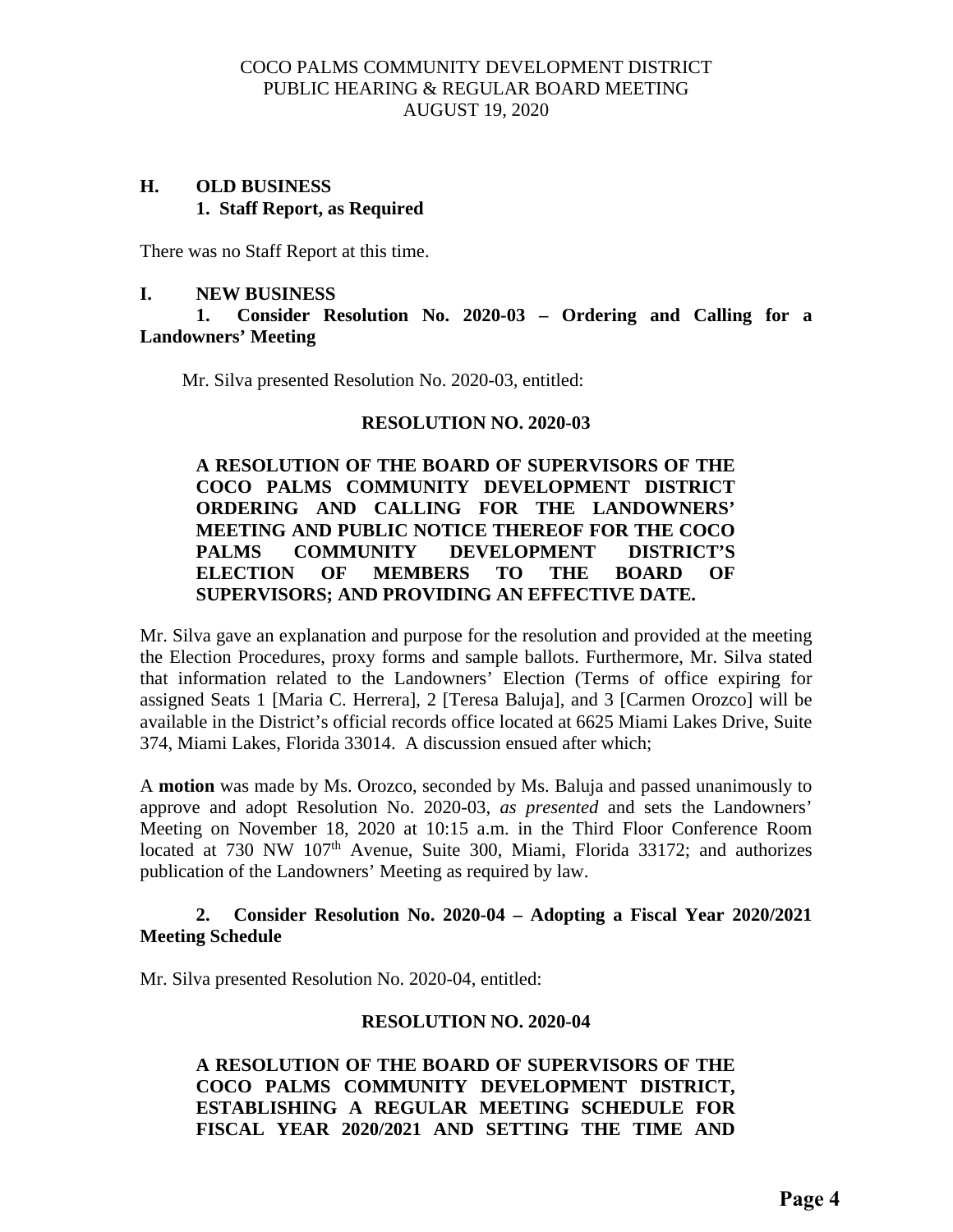#### **LOCATION OF SAID DISTRICT MEETINGS; AND PROVIDING AN EFFECTIVE DATE.**

Mr. Silva provided an explanation for the resolution. A discussion ensued after which;

A **motion** was made by Ms. Baluja, seconded by Ms. Perez and passed unanimously to approve and adopt Resolution No. 2020-03, *as presented*; thereby setting the 2020/2021 Regular Meeting schedule and authorizes the publication of the schedule, as required by law.

#### **J. ADMINISTRATIVE & OPERATIONAL MATTERS 1. Staff Report as Required**

There was no Staff Report at this time.

#### **K. BOARD MEMBER & STAFF CLOSING COMMENTS**

Mr. Silva stated that unless an emergency were to arise, this Board will not have to meet until sometime in October or November 2020.

#### **L. ADJOURNMENT**

There being no further business to come before the Board, a **motion** was made by Ms. Baluja, seconded by Ms. Perez and unanimously passed to adjourn the Regular Board Meeting at 11:28 a.m.

\_\_\_\_\_\_\_\_\_\_\_\_\_\_\_\_\_\_\_\_\_\_\_\_\_\_\_ \_\_\_\_\_\_\_\_\_\_\_\_\_\_\_\_\_\_\_\_\_\_\_\_\_\_\_\_\_

Secretary/Assistant Secretary Chairperson/Vice-Chairperson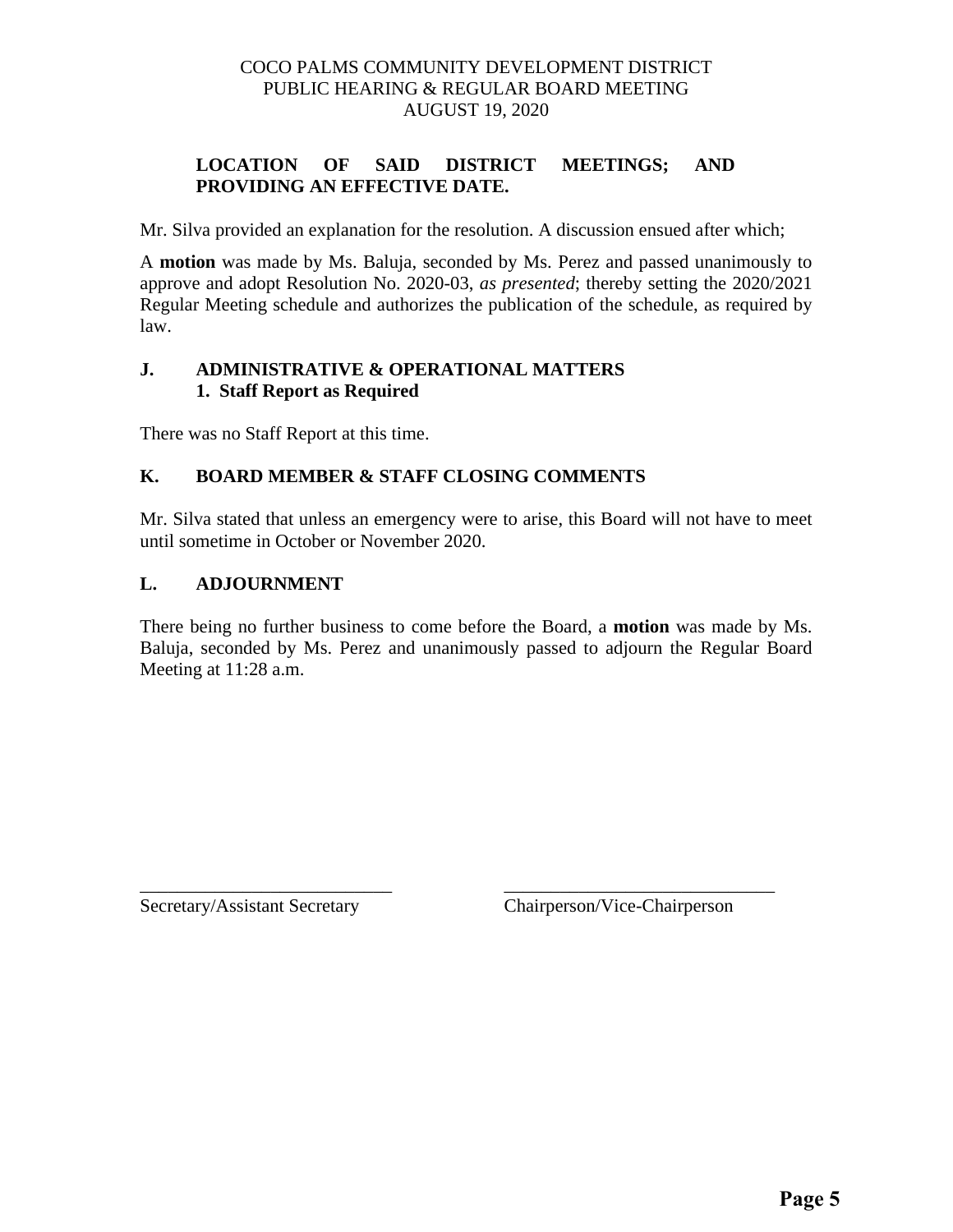#### **RESOLUTION NO. 2020-05**

#### **A RESOLUTION OF THE BOARD OF SUPERVISORS OF THE COCO PALMS COMMUNITY DEVELOPMENT DISTRICT AUTHORIZING AND ADOPTING AN AMENDED FINAL FISCAL YEAR 2019/2020 BUDGET ("AMENDED BUDGET"), PURSUANT TO CHAPTER 189, FLORIDA STATUTES; AND PROVIDING AN EFFECTIVE DATE.**

 **WHEREAS**, the Board of Supervisors of the Coco Palms Community Development District (the "District") is empowered to provide a funding source and to impose special assessments upon the properties within the District; and,

**WHEREAS**, the District has prepared for consideration and approval an Amended Budget.

#### **NOW, THEREFORE, BE IT RESOLVED BY THE BOARD OF SUPERVISORS OF THE COCO PALMS COMMUNITY DEVELOPMENT DISTRICT, THAT:**

**Section 1.** The Amended Budget for Fiscal Year 2019/2020 attached hereto as Exhibit "A" is hereby approved and adopted.

**Section 2.** The Secretary/Assistant Secretary of the District is authorized to execute any and all necessary transmittals, certifications or other acknowledgements or writings, as necessary, to comply with the intent of this Resolution.

**PASSED, ADOPTED and EFFECTIVE** this 21<sup>st</sup> day of October, 2020.

#### **ATTEST: COCO PALMS COMMUNITY DEVELOPMENT DISTRICT**

By: Chairperson/Vice Chairperson

By: Secretary/Assistant Secretary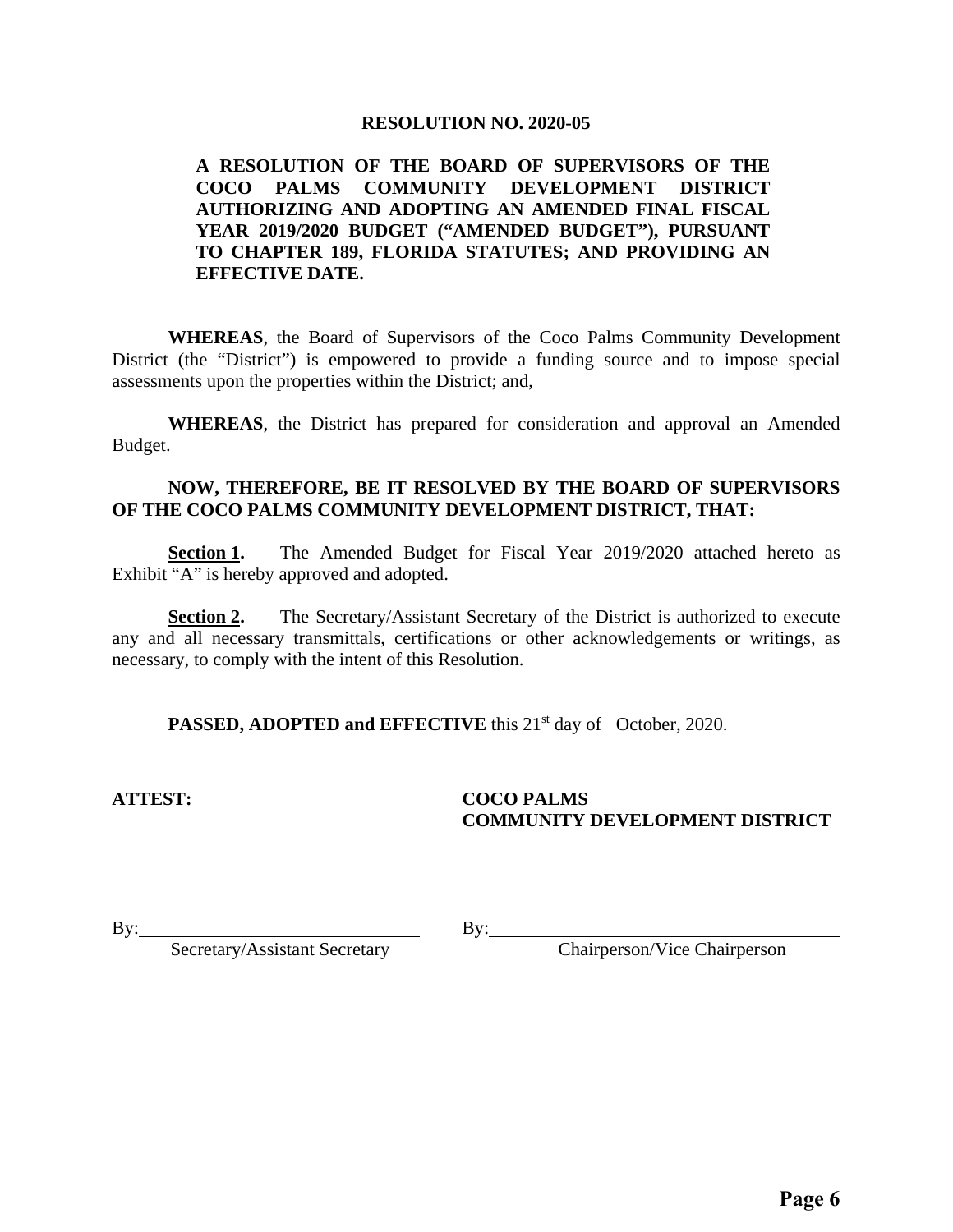# Coco Palms Community Development District

## **Amended Final Budget For Fiscal Year 2019/2020 October 1, 2019 - September 30, 2020**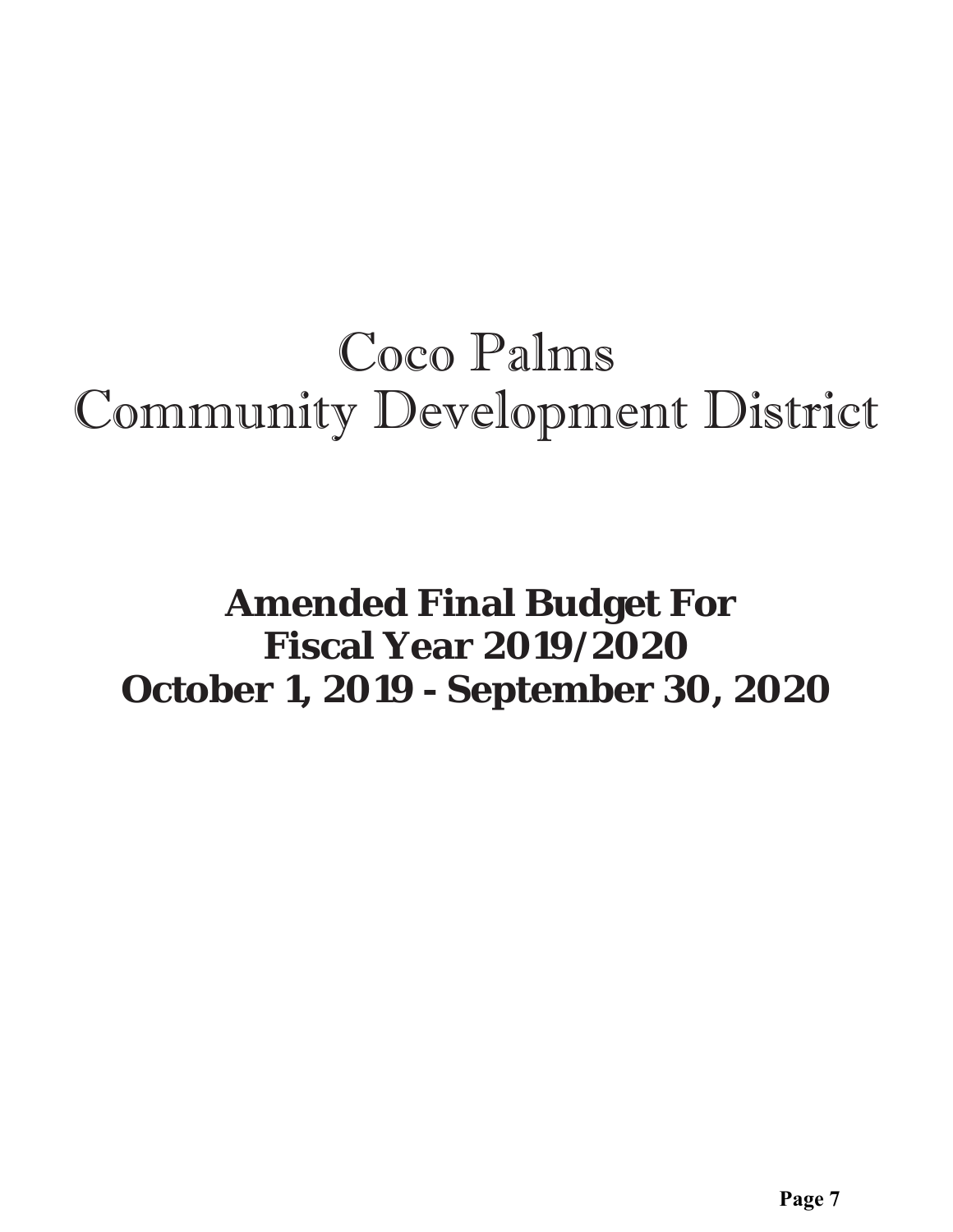## **CONTENTS**

|--|

- **II** AMENDED FINAL DEBT SERVICE FUND BUDGET SERIES 2016
- **III AMENDED FINAL DEBT SERVICE FUND BUDGET SERIES 2019**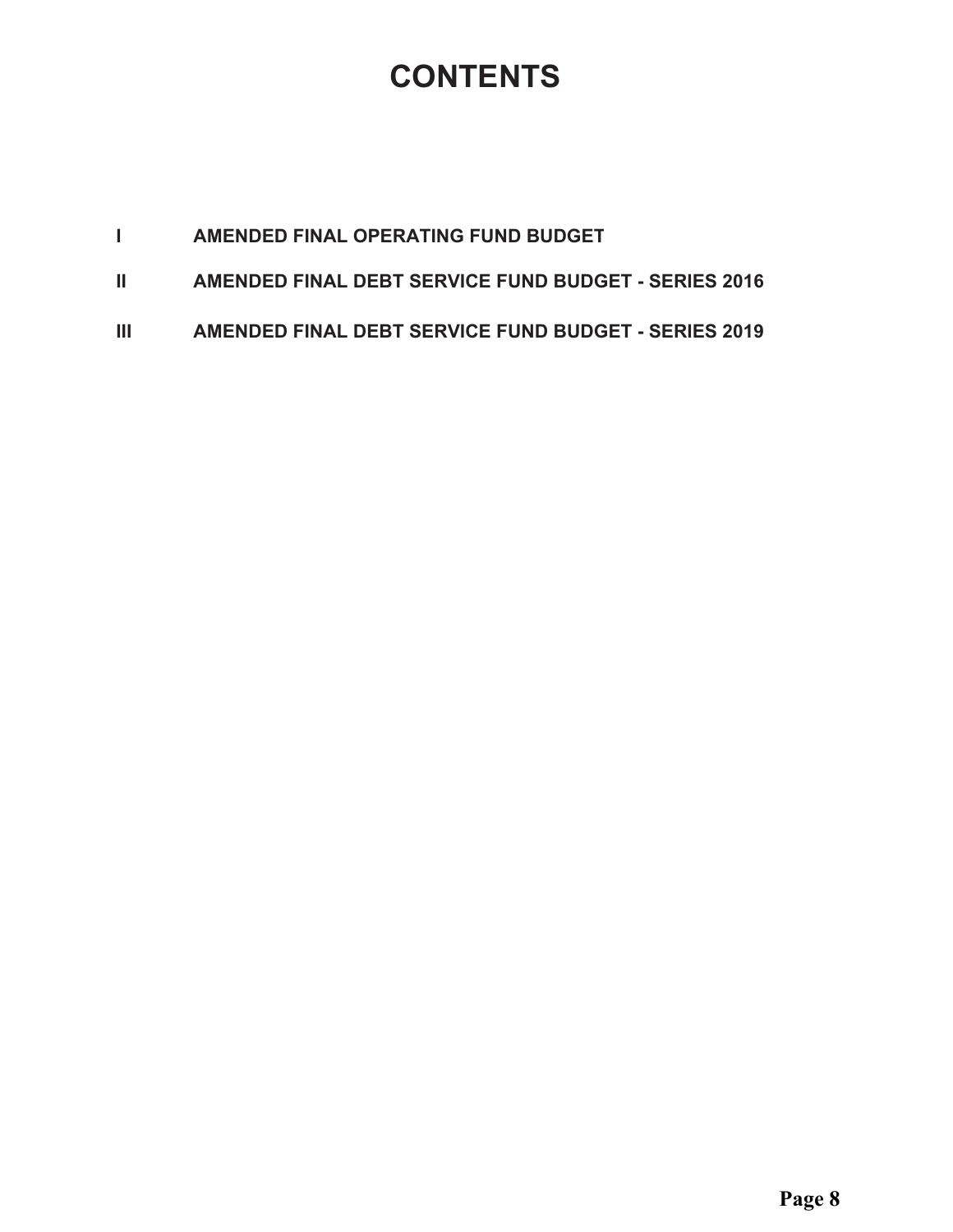#### **AMENDED FINAL BUDGET** COCO PALMS COMMUNITY DEVELOPMENT DISTRICT **OPERATING FUND FISCAL YEAR 2019/2020 OCTOBER 1, 2019 - SEPTEMBER 30, 2020**

|                                            | <b>FISCAL YEAR</b><br>2019/2020<br><b>BUDGET</b> | <b>AMENDED</b><br><b>FINAL</b><br><b>BUDGET</b> | <b>YEAR</b><br><b>TO DATE</b><br><b>ACTUAL</b> |
|--------------------------------------------|--------------------------------------------------|-------------------------------------------------|------------------------------------------------|
| <b>REVENUES</b>                            | 10/1/19 - 9/30/20                                | 10/1/19 - 9/30/20                               | 10/1/19 - 9/29/20                              |
| Administrative Assessments                 | 84,773                                           | 77,808                                          | 77,808                                         |
| Maintenance Assessments                    | 66,723                                           | 60,472                                          | 60,472                                         |
| Debt Assessments (2016)                    | 696,804                                          | 696,804                                         | 696,804                                        |
| Debt Assessments (2019)                    | 400,000                                          | 268,403                                         | 268,403                                        |
| Developer Contribution (2019)              |                                                  | 138,694<br>0<br>$\Omega$                        | 138,694                                        |
| <b>Other Revenues</b>                      |                                                  | 0                                               | 788                                            |
| Interest Income                            | 240                                              | 790                                             |                                                |
| <b>TOTAL REVENUES</b>                      | 1,248,540<br>\$                                  | 1,242,971<br>\$                                 | 1,242,969<br>\$                                |
| <b>EXPENDITURES</b>                        |                                                  |                                                 |                                                |
| Supervisor Fees                            |                                                  | $\Omega$<br>0                                   | $\overline{0}$                                 |
| Management                                 | 30,876                                           | 30,876                                          | 30,876                                         |
| Legal                                      | 12,000                                           | 9,700                                           | 7,753                                          |
| Assessment Roll                            | 7,800                                            | 7,800                                           | 7,800                                          |
| <b>Audit Fees</b>                          | 4,400                                            | 4,400                                           | 4,400                                          |
| Arbitrage Rebate Fee                       | 1,300                                            | 1,300                                           | 1,300                                          |
| Insurance                                  | 6,900                                            | 5,251                                           | 5,251                                          |
| <b>Legal Advertisements</b>                | 1,300                                            | 900                                             | 572                                            |
| Miscellaneous                              | 1,500                                            | 500                                             | 90                                             |
| Postage                                    | 675                                              | 325                                             | 318                                            |
| <b>Office Supplies</b>                     | 800                                              | 525                                             | 503                                            |
| Dues & Subscriptions                       | 175                                              | 175                                             | 175                                            |
| <b>Trustee Fees</b>                        | 7,000                                            | 7,000                                           | 7,000                                          |
| <b>Continuing Disclosure Fee</b>           | 2,000                                            | 1,500                                           | 1,500                                          |
| Website Management                         | 2,000                                            | 2,000                                           | 2,000                                          |
| Administrative Contingency                 | 1,200                                            | 250                                             | $\mathbf 0$                                    |
| TOTAL ADMINISTRATIVE EXPENDITURES          | 79,926<br>\$                                     | 72,502<br>\$                                    | 69,538<br>\$                                   |
| <b>MAINTENANCE EXPENDITURES</b>            |                                                  |                                                 |                                                |
| Annual Engineer's Report/Inspections       | 1,800                                            | 1,600                                           | 590                                            |
| <b>Field Operations Management</b>         | 1,200                                            | 1,200                                           | 1,200                                          |
| Lawn & Landscape Tract Maintenance         | 5,000                                            | 9,000                                           | 7,610                                          |
| <b>Entrance Feature Maintenance</b>        | 3,600                                            | 250                                             | $\mathbf 0$                                    |
| Irrigation System Maintenance/Upkeep       | 2,400                                            | 2,595                                           | 2,595                                          |
| Roadway/Drainage System Maintenance/Upkeep | 3,600                                            | 250                                             | $\mathbf 0$                                    |
| Common Driveway Maintenance/Upkeep         | 19,620                                           | 250                                             | $\overline{0}$                                 |
| Fountain Maintenance/Upkeep                | 4,000                                            | 250                                             | $\overline{0}$                                 |
| FP&L Power/Utility                         | 6,000                                            | 3,553                                           | 3,553                                          |
| Lake - Aquatic Maintenance                 | 4,200                                            | 3,072                                           | 3,072                                          |
| Miscellaneous Maintenance                  | 11,300                                           | 5,000                                           | $\Omega$                                       |
| TOTAL MAINTENANCE EXPENDITURES             | \$<br>62,720                                     | \$<br>27,020                                    | \$<br>18,620                                   |
| <b>TOTAL EXPENDITURES</b>                  | \$<br>142,646                                    | 99,522<br>\$                                    | $\overline{\mathbf{s}}$<br>88,158              |
| <b>REVENUES LESS EXPENDITURES</b>          | \$<br>1,105,894                                  | 1,143,449<br>\$                                 | \$<br>1,154,811                                |
| Bond Payments - 2016                       | (654, 996)                                       | (663.802)                                       | (663, 802)                                     |
| Bond Payments - 2019                       | (376,000)                                        | (405, 289)                                      | (405, 289)                                     |
|                                            |                                                  |                                                 |                                                |
| <b>BALANCE</b>                             | \$<br>$74,898$ \$                                | $74,358$ \$                                     | 85,720                                         |
|                                            |                                                  |                                                 |                                                |
| County Appraiser & Tax Collector Fee       | (24, 966)                                        | (9, 911)                                        | (9, 911)                                       |
| <b>Discounts For Early Payments</b>        | (49, 932)                                        | (30, 437)                                       | (30, 437)                                      |
| <b>EXCESS/ (SHORTFALL)</b>                 | \$                                               | \$<br>34,010<br>$\blacksquare$                  | \$<br>45,372                                   |
| Carryover From Prior Year                  |                                                  |                                                 | $\overline{0}$                                 |
|                                            |                                                  |                                                 |                                                |
| <b>NET EXCESS/ (SHORTFALL)</b>             | \$                                               | $34,010$ \$<br>- \$                             | 45,372                                         |

| FUND BALANCE AS OF 9/30/19    | \$125,065           |
|-------------------------------|---------------------|
| <b>IFY 2019/2020 ACTIVITY</b> | \$34.0 <sub>1</sub> |
| FUND BALANCE AS OF 9/30/20    | \$159.0             |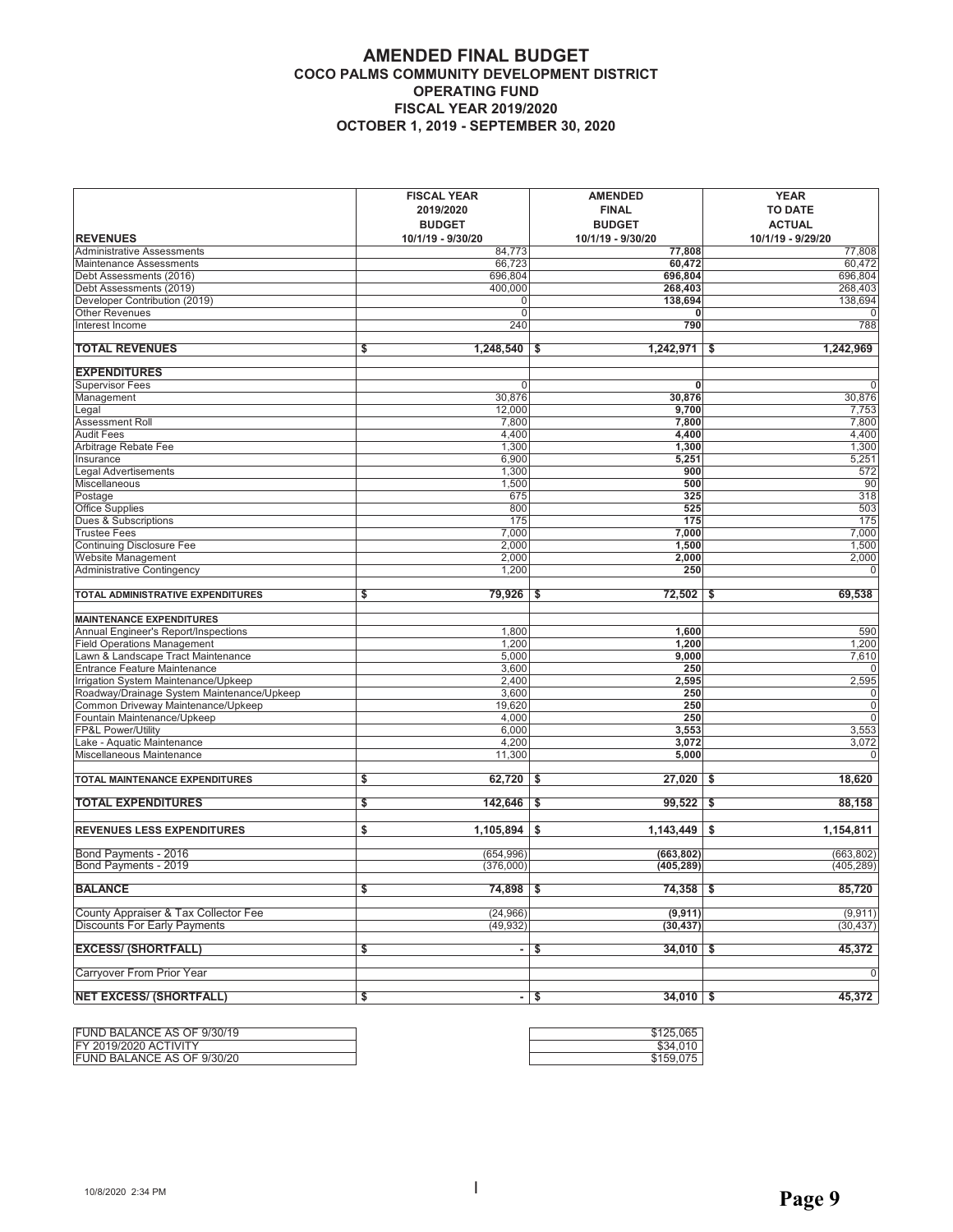#### **AMENDED FINAL BUDGET COCO PALMS COMMUNITY DEVELOPMENT DISTRICT DEBT SERVICE FUND - SERIES 2016 FISCAL YEAR 2019/2020 OCTOBER 1, 2019 - SEPTEMBER 30, 2020**

|                            | <b>FISCAL YEAR</b> |    | <b>AMENDED</b>    | <b>YEAR</b>       |
|----------------------------|--------------------|----|-------------------|-------------------|
|                            | 2019/2020          |    | <b>FINAL</b>      | <b>TO DATE</b>    |
|                            | <b>BUDGET</b>      |    | <b>BUDGET</b>     | <b>ACTUAL</b>     |
| <b>REVENUES</b>            | 10/1/19 - 9/30/20  |    | 10/1/19 - 9/30/20 | 10/1/19 - 9/29/20 |
| Interest Income            | 500                |    | 5,341             | 5,328             |
| <b>NAV Tax Collection</b>  | 654,996            |    | 663,802           | 663,802           |
| <b>Total Revenues</b>      | \$<br>655,496      | \$ | 669,143           | \$<br>669,130     |
|                            |                    |    |                   |                   |
| <b>EXPENDITURES</b>        |                    |    |                   |                   |
| <b>Principal Payments</b>  | 190,000            |    | 190,000           | 190,000           |
| Interest Payments          | 461,300            |    | 464,863           | 464,863           |
| <b>Bond Redemption</b>     | 4,196              |    | 0                 | $\overline{0}$    |
| <b>Total Expenditures</b>  | \$<br>655,496      | \$ | 654,863           | \$<br>654,863     |
|                            |                    |    |                   |                   |
| <b>Excess/ (Shortfall)</b> | \$<br>۰            | S  | 14,280            | 14,267            |

| FUND BALANCE AS OF 9/30/19   | \$613,425 |  |
|------------------------------|-----------|--|
| <b>FY 2019/2020 ACTIVITY</b> | \$14,280  |  |
| FUND BALANCE AS OF 9/30/20   | \$627,705 |  |

#### **Notes**

Reserve Fund Balance = \$327,685\*. Revenue Fund Balance = \$300,020\*

Revenue Fund Balance To Be Used To Make 11/1/2020 Interest Payment Of \$228,869.

\* Approximate Amounts

#### **Series 2016 Bond Information**

| Original Par Amount =        | \$10,355,000      | <b>Annual Principal Payments Due:</b> |
|------------------------------|-------------------|---------------------------------------|
| Interest Rate $=$            | $3.75\% - 5.00\%$ | May 1st                               |
| $l$ ssue Date =              | March 2016        | <b>Annual Interest Payments Due:</b>  |
| Maturity Date $=$            | May 2046          | May 1st & November 1st                |
| Par Amount As Of $9/30/20 =$ | \$9,635,000       |                                       |
|                              |                   |                                       |